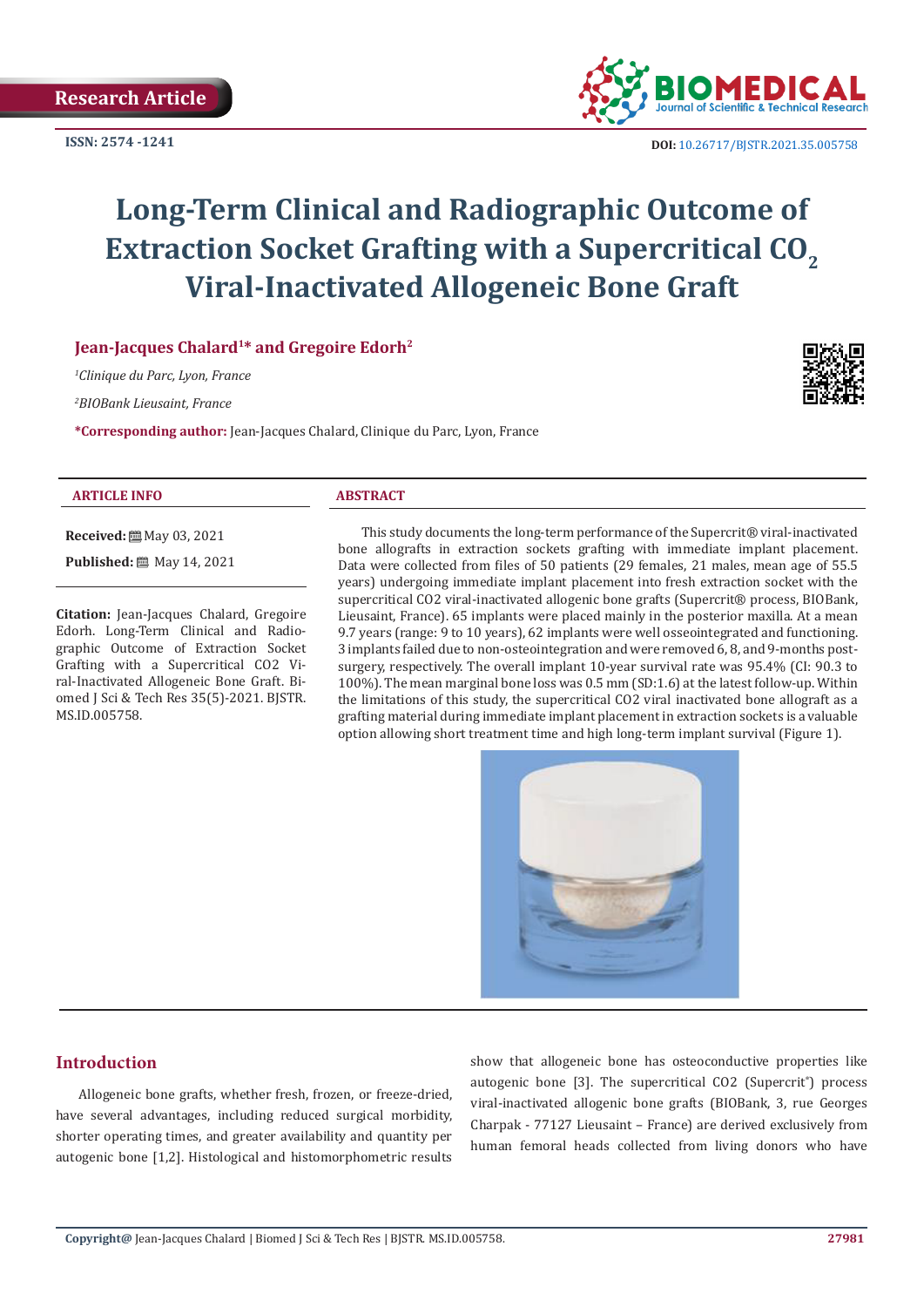undergone hip replacement surgery in accordance with European regulations. The femoral heads are cleaned and viral- inactivated using supercritical CO2 extraction. A terminal gamma irradiation step at 25 kGy renders the packaged bone grafts completely sterile. The supercritical CO2 process has no effect on the mineral and collagen composition of the bone matrix, preserving trabecular bone tissue integrity and mechanical strength comparable to fresh bone.

As a result, the supercritical CO2 process has osteoconductive properties. Following the extraction of one or more teeth, oral implants inserted into alveolar cavities filled with various graft materials demonstrated a high survival rate greater than 94 percent at a minimum 5-year follow-up [4-7]. There has been little research on the long-term clinical efficacy of bone graft in post-extraction filling and the preservation of bone volume in the alveolar ridge [4-9]. The goal of this study is to document the long-term efficacy and safety of using BIOBank supercritical CO2 viral-inactivated allogenic bone graft in extraction socket filling and alveolar ridge augmentation. The results of osteointegration, implant survival, and radiographic changes in the graft area were compared to previous studies on other graft materials.

# **Materials and Methods**

#### **Patient**

Fifty patients who underwent extraction socket bone grafting with the supercritical CO2 cancellous bone powder in the Oral Surgery Department, Clinique du Parc in Lyon from May 2009 to October 2010 were recruited in this study. The eligible criteria were:

- **(a)** At least 18 years of age;
- **(b)** Absence of any local, or systematic diseases that might contraindicate the tooth extraction surgery;
- **(c)** In need for tooth extraction with immediate implant placement, including osteotomy
- **(d)** Evaluated preoperatively, at immediate postoperative and at long-term by means of a cone-beam computed tomography (CBCT) and/or panoramic radiographs, and
- **(e)** Patients able to read and understand the patient information form.

This study was conducted in accordance with all applicable regulations including the French Data Protection Authority (the CNIL) Reference Methodology MR003 and with the principles of the Declaration of Helsinki. All eligible patients were informed and consented before participating in any study-related activities. This was a post-market surveillance data collection as part of regulatory requirements in compliance with MEDDEV 2.7/1 rev.4 and MDR 2017/745.

#### **Graft Material**

The graft material used was the BIOBank viral-inactivated cancellous bone allograft powder processed by the supercritical CO2 technology. The allografts were prepared from living donor femoral heads treated by the supercritical CO2 process through degreasing steps and a gentle chemical oxidation of the residual proteins with preserved bone architecture. Before sinus filling, the bone allograft powder drawn from the cleaned femoral head and packed in syringe or vial was hydrated using Metronidazole 0.5% solution (B-Braun).

#### **Surgical Technique**

All the surgical procedures were performed by the same surgeon. Sulcular incision and syndesmotomy were made using a blade knife 15 (Swann Morton) followed by atraumatic tooth extraction, with minimal intervention on soft tissues and preservation of the vestibular bone table. A careful alveolar curettage was made to remove all soft tissues and possible granulation and if necessary, rinse with Betadine® in case of infectious site. The bone wall integrity was checked. Crestal drilling, was then carried out according to pre-implant analysis. The drilling extends beyond the alveola to optimize the primary stability of the implant. In the event of an apical lesion, drilling is carried out beyond this lesion to remove the infected tissue and seek reliable anchorage in a healthy tissue. The implant was screwed with an insertion torque of 50 N.cm. Periimplant filling was performed with the cancellous allogeneic bone powder. PRF membranes were placed to cover the ridge and the extraction site to ensure graft stabilization before hermetic closure using resorbable sutures (Covidien-Biosyn Resorbable Sutures™-4-0) (Figure 1).

Patients then received the following prophylactic medication: antibiotic therapy consisting of 2g of amoxicillin-clavulanic acid for two to three days before surgery and six days post-surgery; anti-inflammatory coverage with Cortisone for three days, paracetamol codeine analgesic and local care with mouthwashes using Chlorhexidine gluconate Solution and Parodium healing gel. All patients were assessed preoperatively to determine both their dental and general health status, and the following assessments were performed at the post grafting visits:

#### **Outcome Measures**

Implant survival defined as:

- **-** The implant is present, functional, and stable.
- **-** No radiolucencies areas around the implant.
- **-** No persistent and/or irreversible subjective and objective clinical signs (suppuration or pain).

Any complications such as chronic pain, infection.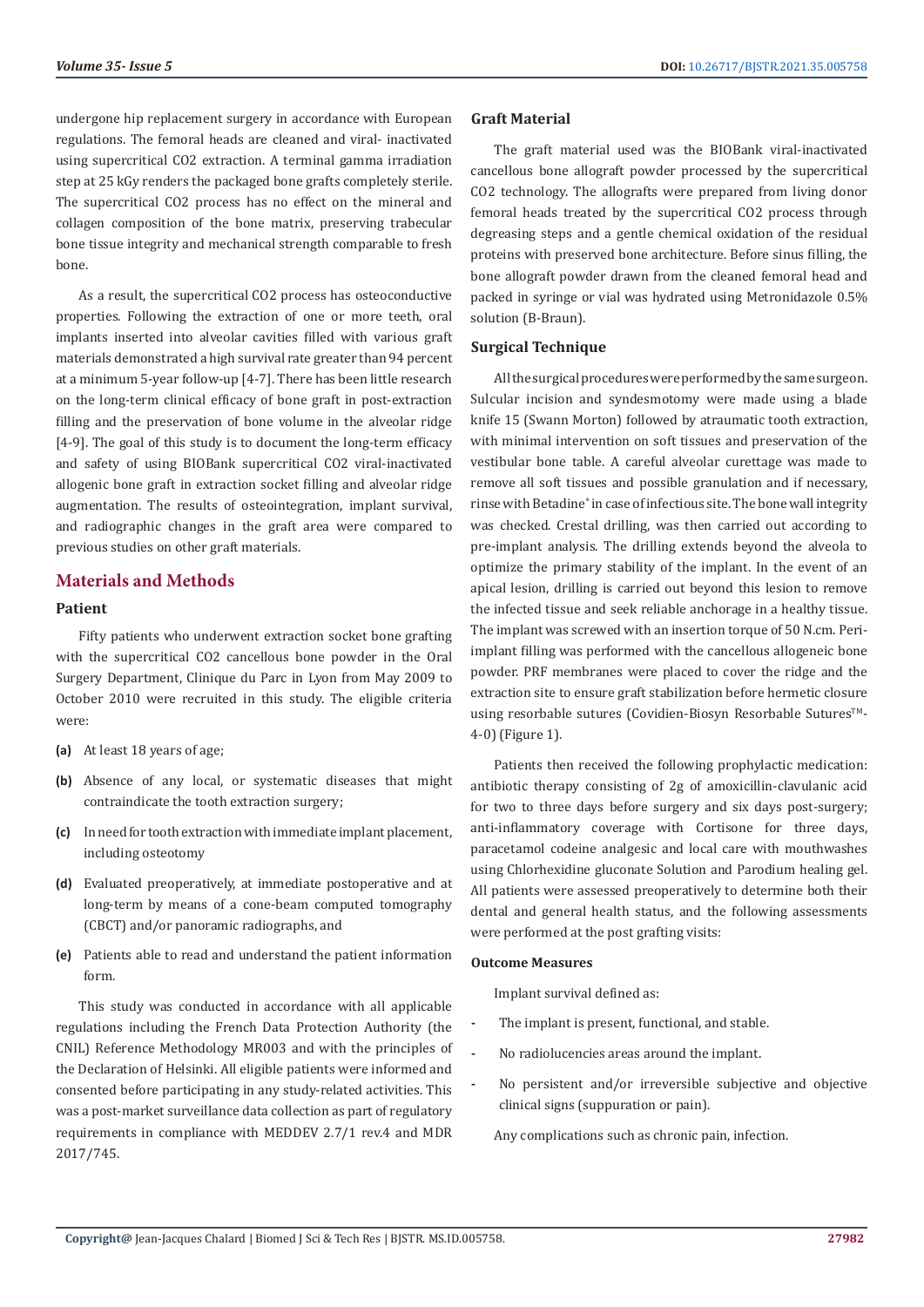

#### **Figure 1:**

A) Extraction of teeth n°36 and 37.

- B) Implants placed in positions 36 and 37.
- C) BIOBank bone allograft packed into the extraction socket.
- D) Ridge and extraction sites covered with PRF membranes.

#### **Radiographic Analysis**

Radiographic analysis was performed using cone-beam computed tomography (CBCT) and/or panoramic radiographs taken before and after grafting and at long-term follow up (Figure 2). Software programs were used to calculate bone height in millimetres (Planmeca Romexis® 2D and 3D images viewer, Planmeca Oy, Asentajankatu 6, Helsinki, Finland). Linear marginal peri-implant bone loss around the implant was measured at the mesial and distal levels (mean value) (Figure 2B, 2C & 2D).



#### **Figure 2:**

A) Preoperative panoramic radiography showing the extraction socket position 46.

B) Postoperative panoramic radiography showing the augmented ridge of 2.6 mm measured at implant position 26.

C) 6-month postoperative panoramic radiography showing augmented ridge of 2.1mm (mesial) and 1.8 mm (distal) measured at implant position 26.

D) 9-year postoperative panoramic radiography showing evidence of osseointegration of implants 26. The peri-implant marginal bone loss measured at the mesial and distal levels of implant 26 was 0 and -0.5 mm, respectively.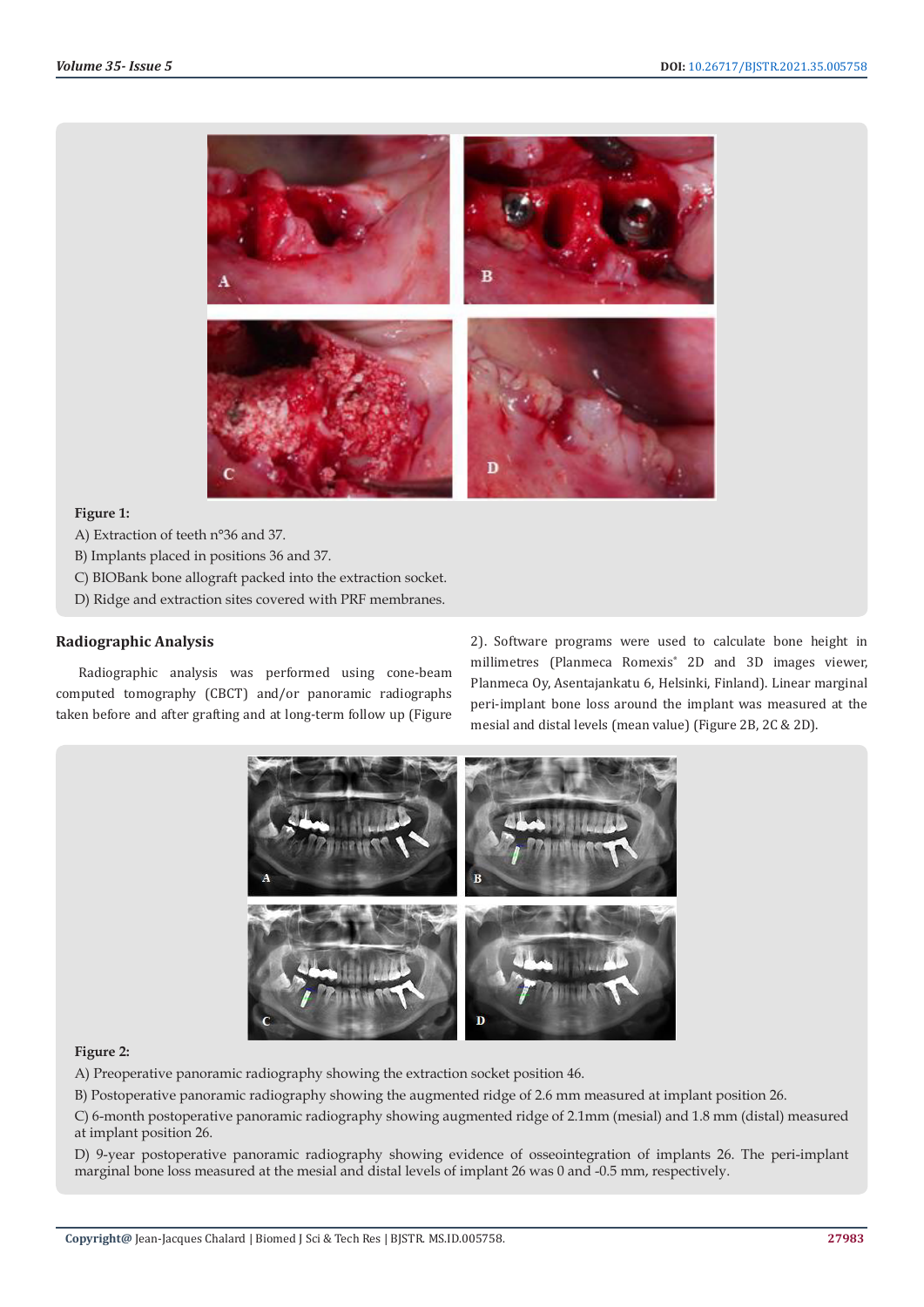## **Statistical Analysis**

Statistical analyses were carried out in IBM SPSS Statistics 26 (SPSS Inc. Chicago, USA). All included cases were reviewed, and the summary statistics were analyzed as means (standard deviations) for continuous variables and percentages for categorial variables. Cumulative survival rate was calculated using the Kaplan-Meir method.

# **Results**

Fifty patients, 29 females and 21 males, with a mean age of 55.5 years (ranged 28 to 75 years) were included in the same centre and underwent tooth extraction. The reason for extraction was mainly due to peri apical dental cyst (62%), dental decay (26%) and furcation defect (12%). All the patients received the supercritical CO2 processed cancellous bone allograft. A mean of 0.8 cm<sup>3</sup> of graft was placed (range:  $0.25$  to  $1.5 \text{ cm}^3$ ). No patients were smokers. Demographic details are provided in Table 1. In total, 65 implants were inserted simultaneously to the grafting procedure. Implants were placed mainly in the posterior maxilla and were most frequently 13 mm in length and 4.2 mm in diameter (Table 2).

**Table 1:** Demographic characteristics of study patients.

| Number of patients          | 50                     |  |  |
|-----------------------------|------------------------|--|--|
| Gender (Male/Female)        | 21/29                  |  |  |
| Mean Age at surgery (years) | 55.5 (range: 28 to 75) |  |  |
| Smokers                     |                        |  |  |
| Number of tooth extraction  | 65                     |  |  |
| Number of implants          | 65                     |  |  |

**Implant Location Number (%)** Posterior Mandibula Premolars 10 (15) Molars 16 (25) Posterior Maxilla Premolars 14 (21.5) Molars 14 (21.5) Anterior Maxilla Canines  $3(5)$ Incisors  $8(12)$ Implant Length (mm) 10 6 (9) 11,5 26 (40) 13 29 (45) 16 4 (6) Implant Diameter (mm) 3,75 14 (21.5) 4,2 43 (66.5)  $5 \t 8(12)$ 

**Table 2:** Implant location, length, and diameter.

No complications were recorded during surgery. All the implants displayed primary stability with an average torque of 50 N-cm, regardless of their design, diameter, and length. The mean follow-up from the graft surgery was 9.7 years (range: 9 to 10 years). During this period, 1 peri-implantitis with pain was reported 10 years post-surgery with no consequences for the implant stability. Radiologic results showed mean marginal bone loss of 2.8 mm (range: 0 to 8.8 mm) at immediate post-op, 1.9 mm (range: -2.4 to 8.3 mm) at 6 months follow-up and 0.5 mm (range: -1.9 to 3.4 mm) at 10 years follow-up. At a mean of 9.7 years from the graft surgery, 62 implants (95.4%) were well osseointegrated and functioning. A total of 3 implants (4.6%) failed due to non-osteointegration and were removed: 1 implant failed at 6 months post-surgery for unknown reason; 1 implant failed at 8 months post-surgery due to repeated mucous support of temporary dental equipment leading to non-consolidation; 1 implant failed 9 months post- surgery due to mechanical stress on the screw after immediate loading. The overall implant 10-year survival rate was 95.4% (CI: 90.3 to 100%) (Figure 3).



**Figure 3:** Kaplan-Meier cumulative survival rate.

# **Discussion**

Tooth extraction frequently results in the loss of alveolar bone height and width. A socket filling with bone graft is recommended after a dental extraction to compensate for the lack of volume and optimize functional results [10-13]. Various bone graft materials with osteoinductive and/or osteoconductive properties are used to preserve the alveolar ridge after extraction and to speed up the healing process. Autogenous bone grafts are still thought to be an ideal regenerative material. However, their availability is limited, and the morbidity associated with the second surgical site is significant [14]. Among the alternatives to autografts, allogenic bone use has demonstrated that bone allografts are a suitable alternative in terms of implant osteointegration, bone neoformation, and bone quality. The bone allografts used in this study were derived entirely from living donors' femoral heads, which were collected after hip replacement surgery and processed using supercritical CO2 extraction technology. The supercritical CO2 process, which is widely used in the pharmaceutical and food industries for the splitting, extraction, and decontamination of organic materials, is a combination of a supercritical CO2 degreasing step and a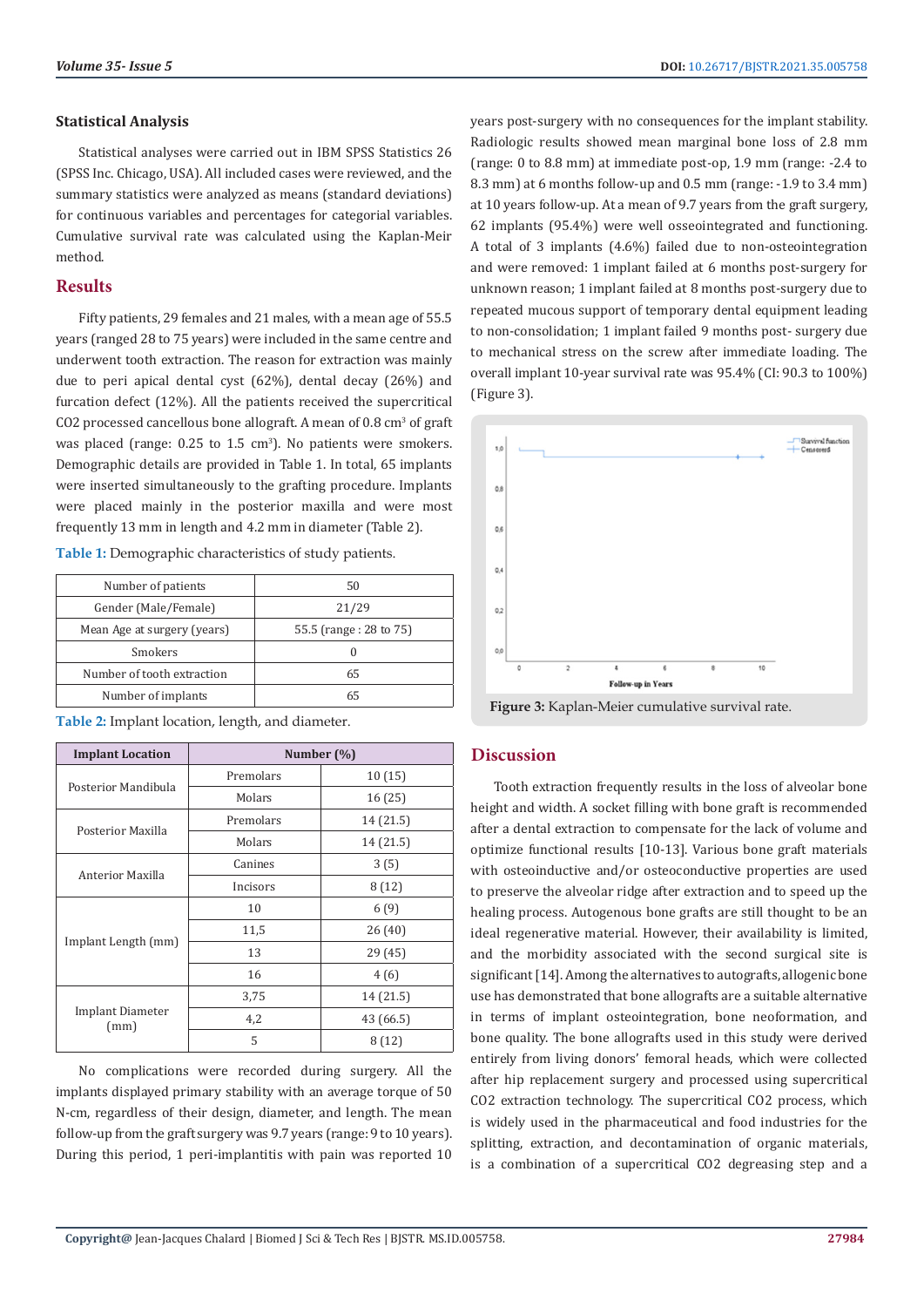gentle chemical oxidation of the bone network's residual proteins. Preclinical studies have shown that this process used on bone has neutral effects on the bone tissue composition; preserves its architecture and mechanical properties, particularly its high wettability, and thus improves performance [15-17].

The current study sought to document the long-term clinical and radiological outcomes of implants placed immediately in sockets preserved with supercritical CO2 viral-inactivated bone allograft. Although immediate implant placement in fresh sockets with bone filling is a difficult technique [18], it has several advantages: Reducing soft tissue handling to improve aesthetic results, limiting hard tissue resorption, providing adequate bone volume, optimizing healing through vascular intake, reducing the number of interventions, and shortening treatment time. Dehiscence of the wound, intraoperative or postoperative hemorrhage, infection, graft resorption, and loss of the graft or implants are all risks and complications. There were no perioperative complications reported in this study. One case of peri-implantitis with pain occurred ten years after surgery, with no effect on implant stability. At a 10-year follow-up, the average marginal bone level was 0.2 mm. Over a 10 year period, the mean implant survival rate with the supercritical CO2 viral-inactivated bone allograft was 95.4 percent, which was comparable to the mean 10-year survival rates of 94 percent to 100 percent reported in the scientific literature for autogenous bone graft, a mixture of autogenous bone graft and bone substitutes, or bone substitutes alone (Table 3) [4,9,19,20].

**Table 3:** Comparative results of extraction socket grafting with different graft materials.

| Author, et al.<br>(Year) Ref      | No of<br><b>Patients</b> | <b>No of Implants</b>                                                                | <b>Graft Material</b>                                                                                   | <b>Follow-up</b><br>(Years) | Implant<br><b>Survival</b> | <b>Peri-Implant Marginal</b><br><b>Bone Loss (mm)</b> |
|-----------------------------------|--------------------------|--------------------------------------------------------------------------------------|---------------------------------------------------------------------------------------------------------|-----------------------------|----------------------------|-------------------------------------------------------|
| Current Study                     | 50                       | 65                                                                                   | Allogenic bone graft (Biobank<br>Supercrit <sup>®</sup> )                                               | 10                          | 95.4%                      | $-1.9 - 3.4$                                          |
| Covani, et al.<br>$(2012)$ [4]    | 91                       | 101                                                                                  | Mixture of autogenous<br>bone and corticocancellous<br>porcine bone in a 1:1 ratio                      | 10                          | 94.1%                      | $0.6 - 1.6$                                           |
| Crespi, et al. (2020)<br>$[19]$   | 63                       | 19/23/21                                                                             | Synthetic magnesium-<br>enriched hydroxyapatite or<br>corticocancellous parcine<br>bone and non-grafted | 10                          | 95.2%                      | $1.2$ vs 0 vs $0.1 - 0.4$                             |
| Harel, et al. (2013)<br>$[20]$    | 58                       | 254 (79 immediate/<br>61 in healed socket /<br>114 in healed socket<br>without graft | b-TCP graft or non-grafted                                                                              | 10                          | 100%                       | Not apparent                                          |
| Meijndert, et al.<br>$(2017)$ [9] | 93                       | 93                                                                                   | Chin bone/ Chin bone with<br>GBR membrane/Bio-Oss                                                       | 10                          | 95.7%                      | $0.3 - 0.48$                                          |

# **Conclusion**

The clinical and radiographic results of the current study using the supercritical CO2 viral-inactivated bone allograft confirm the material's long-term osseointegration, which is consistent with other graft materials reported in the literature.

### **References**

- 1. [Gomes KU, Carlini JL, Biron C, Rapoport A, Dedivitis RA \(2008\) Use of](https://pubmed.ncbi.nlm.nih.gov/18940502/)  [Allogeneic Bone Graft in Maxillary Reconstruction for Installation of](https://pubmed.ncbi.nlm.nih.gov/18940502/)  [Dental Implants. J. Oral Maxillofac. Surg 66\(11\): 2335-2338.](https://pubmed.ncbi.nlm.nih.gov/18940502/)
- 2. [Viscioni A, Franco M, Paolin A, Cogliati E, Callegari M, et al. \(2011\)](https://pubmed.ncbi.nlm.nih.gov/20607417/)  [Effectiveness of fresh frozen and cryopreserved homologue iliac crest](https://pubmed.ncbi.nlm.nih.gov/20607417/)  [grafts used in sinus lifting: A comparative study. Cell Tissue Bank 12\(4\):](https://pubmed.ncbi.nlm.nih.gov/20607417/)  [263-271.](https://pubmed.ncbi.nlm.nih.gov/20607417/)
- 3. [Xavier, S, Silva E, Kahn A, Chaushu L, Chaushu G \(2015\) Maxillary Sinus](https://pubmed.ncbi.nlm.nih.gov/26394351/)  [Grafting with Autograft Versus Fresh-Frozen Allograft: A Split-Mouth](https://pubmed.ncbi.nlm.nih.gov/26394351/)  [Evaluation of Bone Volume Dynamics. Int J Oral Maxillofac Implants](https://pubmed.ncbi.nlm.nih.gov/26394351/)  [30\(5\): 1137-1142.](https://pubmed.ncbi.nlm.nih.gov/26394351/)
- 4. [Covani U, Chiappe G, Bosco M, Orlando B, Quaranta A, et al. \(2012\) A](https://pubmed.ncbi.nlm.nih.gov/22220768/)  [10-Year Evaluation of Implants Placed in Fresh Extraction Sockets: A](https://pubmed.ncbi.nlm.nih.gov/22220768/)  [Prospective Cohort Study. J Periodontol 83\(10\): 1226-1234.](https://pubmed.ncbi.nlm.nih.gov/22220768/)
- 5. Polizzi G, Grunder U, Goené [R, Hatano N, Henry P, et al. \(2000\) Immediate](https://pubmed.ncbi.nlm.nih.gov/11359269/)  [and delayed implant placement into extraction sockets: A 5-year report.](https://pubmed.ncbi.nlm.nih.gov/11359269/)  [Clin Implant Dent Relat Res 2\(2\): 93-99.](https://pubmed.ncbi.nlm.nih.gov/11359269/)
- 6. [Huys LW \(2001\) Replacement Therapy and the Immediate Post-](https://pubmed.ncbi.nlm.nih.gov/11450419/)[Extraction Dental Implant. Implant Dent 10\(2\): 93-102.](https://pubmed.ncbi.nlm.nih.gov/11450419/)
- 7. [Schwartz Arad D, Chaushu G \(1997\) Placement of Implants into Fresh](https://pubmed.ncbi.nlm.nih.gov/9407405/) [Extraction Sites: 4 to 7 Years Retrospective Evaluation of 95 Immediate](https://pubmed.ncbi.nlm.nih.gov/9407405/) [Implants. J Periodontol 68\(11\): 1110-1116.](https://pubmed.ncbi.nlm.nih.gov/9407405/)
- 8. [Kuchler U, Chappuis V, Gruber R, Lang NP, Salvi GE \(2016\) Immediate](https://pubmed.ncbi.nlm.nih.gov/25906924/) [implant placement with simultaneous guided bone regeneration in the](https://pubmed.ncbi.nlm.nih.gov/25906924/) [esthetic zone: 10-year clinical and radiographic outcomes. Clin Oral](https://pubmed.ncbi.nlm.nih.gov/25906924/) [Implants Res 27\(2\): 253-257.](https://pubmed.ncbi.nlm.nih.gov/25906924/)
- 9. [Meijndert CM, Raghoebar GM, Meijndert L, Stellingsma K, Vissink A, et](https://pubmed.ncbi.nlm.nih.gov/26919705/) [al. \(2017\) Single implants in the aesthetic region preceded by local ridge](https://pubmed.ncbi.nlm.nih.gov/26919705/) [augmentation; a 10-year randomized controlled trial. Clin Oral Implants](https://pubmed.ncbi.nlm.nih.gov/26919705/) [Res 28\(4\): 388-395.](https://pubmed.ncbi.nlm.nih.gov/26919705/)
- 10. [Maiorana C, Poli PP, Deflorian M, Testori T, Mandelli F, et al. \(2017\)](https://pubmed.ncbi.nlm.nih.gov/28861284/) [Alveolar socket preservation with demineralised bovine bone mineral](https://pubmed.ncbi.nlm.nih.gov/28861284/) [and a collagen matrix. J Periodontal Implant Sci 47\(4\): 194-210.](https://pubmed.ncbi.nlm.nih.gov/28861284/)
- 11. [Barone A, Orlando B, Cingano L, Marconcini S, Derchi G, et al. \(2012\)](https://pubmed.ncbi.nlm.nih.gov/22141358/) [A randomized clinical trial to evaluate and compare implants placed in](https://pubmed.ncbi.nlm.nih.gov/22141358/) [augmented versus non-augmented extraction sockets: 3-year results. J](https://pubmed.ncbi.nlm.nih.gov/22141358/) [Periodontol 83\(7\): 836-846.](https://pubmed.ncbi.nlm.nih.gov/22141358/)
- 12. [Vignoletti F, Matesanz P, Rodrigo D, Figuero E, Martin C, et al. \(2012\)](https://pubmed.ncbi.nlm.nih.gov/22211304/) [Surgical protocols for ridge preservation after tooth extraction. A](https://pubmed.ncbi.nlm.nih.gov/22211304/) [systematic review. Clin Oral Implants Res 23 Suppl 5: 22-38.](https://pubmed.ncbi.nlm.nih.gov/22211304/)
- 13. [Allegrini S, Koening B, Allegrini MRF, Yoshimoto M, Gedrange T, et al.](https://pubmed.ncbi.nlm.nih.gov/19127813/) [\(2008\) Alveolar ridge sockets preservation with bone grafting--review.](https://pubmed.ncbi.nlm.nih.gov/19127813/) [Ann Acad Med Stetin 54\(1\): 70-81.](https://pubmed.ncbi.nlm.nih.gov/19127813/)